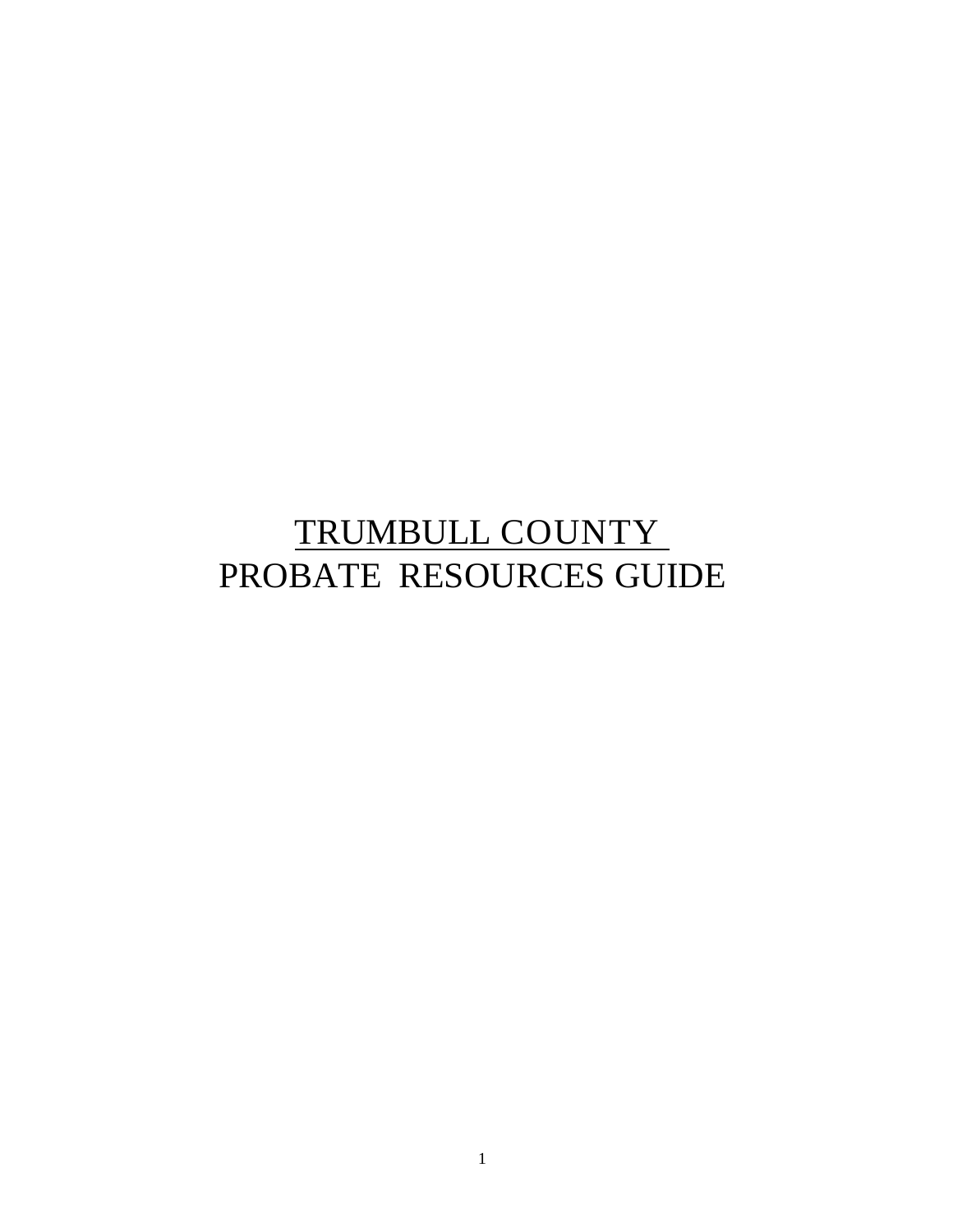| <b>TABLE OF CONTENTS</b>          |  |
|-----------------------------------|--|
|                                   |  |
| <b>General Resources</b>          |  |
| Information and Referral Services |  |
| <b>Senior Centers</b>             |  |
| <b>County Hotlines</b>            |  |
| <b>Ohio Hotlines</b>              |  |
|                                   |  |
| <b>Adult Protective Services</b>  |  |
| <b>Elder Abuse Resources</b>      |  |
|                                   |  |
| <b>General Resources</b>          |  |
| <b>Tax Assistance</b>             |  |
| <b>Utility Assistance</b>         |  |
|                                   |  |
| Housing                           |  |
| Nutrition                         |  |
| Transportation                    |  |
|                                   |  |
| <b>Legal Resources</b>            |  |
| Ohio Advocacy Resources           |  |
|                                   |  |
| <b>General Resources</b>          |  |
| <b>Disabilities Resources</b>     |  |
|                                   |  |
|                                   |  |
| <b>Caregiver Resources</b>        |  |
| <b>Veteran's Supports</b>         |  |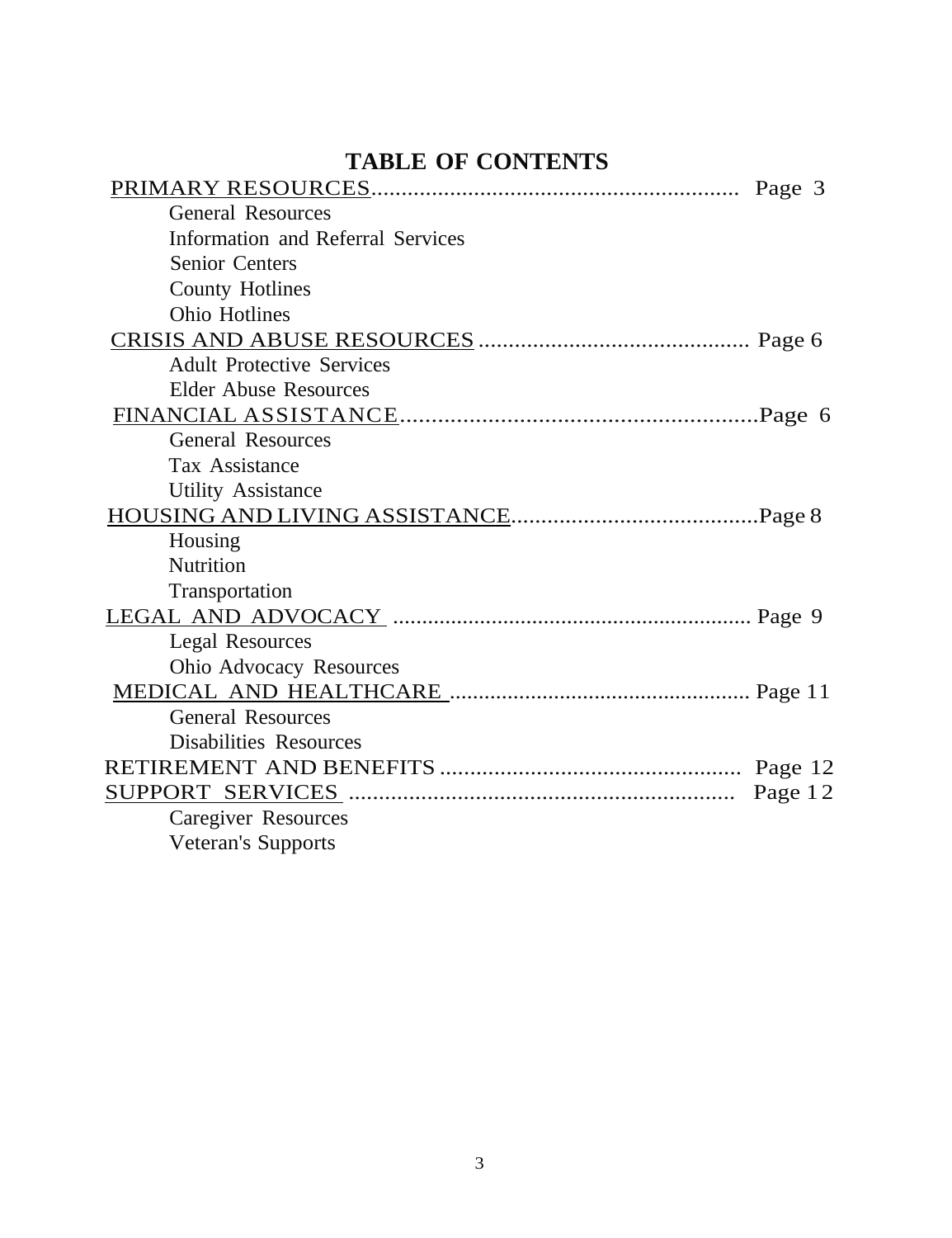# PRIMARY RESOURCES

# GENERAL RESOURCES

#### Area Agency on Aging

Area Agencies on Aging (AAA) are public or private non-profit organizations designated by the state to address the needs and concerns of all older adults at the local level. These agencies can provide information on services in the area and other specific activities related to the state.

AAAs connect older adults to local resources, such as:

- 
- Caregiver Resources
- Case Management
- Grocery/Shopping Resources
- Childcare Resources
- Home Repair Programs
- Housekeeping Services
- Medical Equipment
- Adult Day Care Personal and In-Home Care
	- Resource Guides
	- Senior Centers
	- SupportGroups
	- Transportation Services
	- Nutrition Assessment and Counseling
	- Volunteer Opportunities

# **Area Agency onAging 11,Inc.**

5555 Youngstown-Warren Rd., Suite 2685, Niles, OH 44446

(800) 686-7367 [www.aaal1.org](http://www.aaal1.org/)

Local contact for AAA services. Serving Ashtabula, Columbiana, Mahoning and Trumbull counties.

# **Ohio Department of Aging**

246 N. High St., Columbus, OH 43215 (614) 466-5500 [www.aging.ohio.gov/](http://www.aging.ohio.gov/)

## **Office of the State Long-Term Care Ombudsman**

246 N. High St., Columbus, OH 43215 (800) 282-1206 [www.aging.ohio.gov/Ombudsman](http://www.aging.ohio.gov/Ombudsman) The Long-Term Care Ombudsman program is an impartial government program that advocates for excellence in long-term services and supports wherever consumers live, including nursing homes, assisted living facilities, adult care facilities and in private residences. Ombudsmen investigate complaints and seeks resolution of problem with the goal of enhancing consumers' quality of life and care. The also provide information to help consumers examine their long-term care options and know their rights.

# **Long-Term Care Ombudsman Program**

5555 Youngstown-Warren Rd., Suite 2685, Niles, OH 44446 (800) 589-5826 www.aaa11.org/HomeTopNav/Ombudsman.aspx

Local contact for ombudsman services and concerns. Serving Ashtabula, Columbiana, Mahoning and Trumbull counties.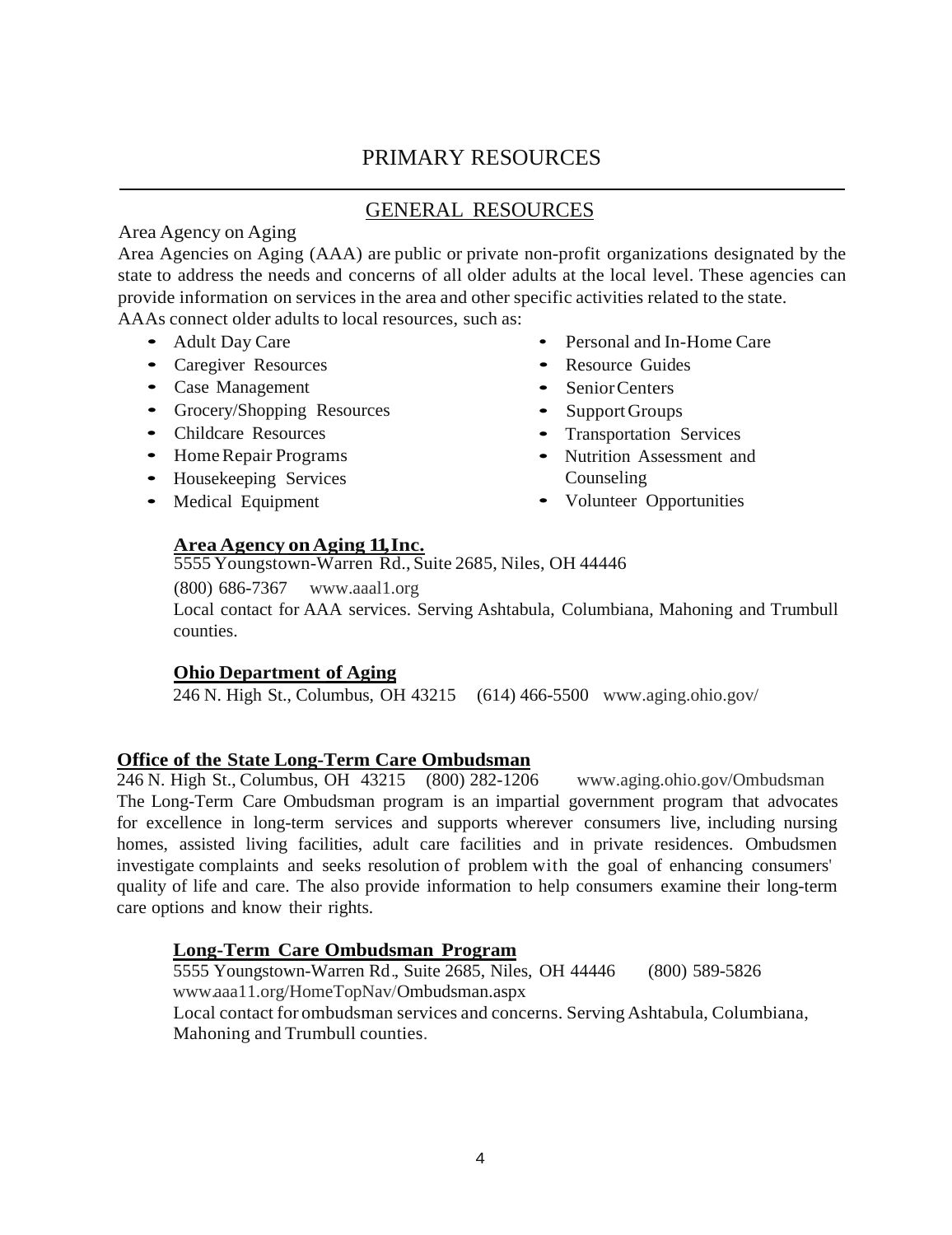# **Trumbull County Department of Job and Family Services**

280 N. Park Ave., Warren, OH 44481 (330) 675-2000 [www.hs.co.trumbull.oh.us/](http://www.hs.co.trumbull.oh.us/) County Job and Family Service departments which coordinate public assistance benefits, provide protective services and assistance for the elderly and children, and more.

# **INFORMATION AND REFERRAL SERVICES**

## **Help Network of Northeast Ohio**

2-1-1 or (330) 747-2696 [www.helpnetworkneo.org](http://www.helpnetworkneo.org/)

Free and confidential service that connects people with the local resources they need, such as nutrition programs, emergency information and relief, health information and abuse resources.

## **OhioBenefits**

(844) 640-6446 [www.benefits.ohio.gov/](http://www.benefits.ohio.gov/)

Internet-based state program that helps individuals and families check eligibility and file for public benefits such as Medicaid, long-term services and supports, food and cash assistance, and child care assistance.

## **SENIOR CENTERS**

Senior centers are community facilities where older adults can gather for socialization and recreation purposes, as well as gain access to outreach programs, health screenings, meals, counseling, and a variety of other fitness, volunteer and educational programs.

| <b>ORGANIZATION</b>           | <b>ADDRESS</b>                          | <b>PHONE</b>       |
|-------------------------------|-----------------------------------------|--------------------|
| <b>SCOPE Warren Center</b>    | 375 N. Park Ave, Warren, OH 44481       | $(330)$ 399-8846   |
| <b>SCOPE Howland Center</b>   | 8273 High St. NE, Warren, OH 44484      | $(330)$ 609-7806   |
| <b>SCOPE Lordstown Center</b> | 1776 Salt Springs Rd., Warren, OH 44481 | $(330) 824 - 2173$ |

## **COUNTY HOTLINES**

| <b>ORGANIZATION</b>                        | <b>PHONE</b>       |
|--------------------------------------------|--------------------|
| Area Agency on Acing                       | $(800)$ 686-7367   |
| Department of Jobs and Family Services     | $(330)$ 675-2000   |
| Long-Term Care Ombudsman                   | $(800)$ 589-5826   |
| <b>Information Services</b>                | $(330)$ 747-2696   |
| <b>Adult Protective Services</b>           | $(330)$ 392-3248   |
| <b>Veterans Service Commission</b>         | $(330)$ 675-2585   |
| <b>Board of Developmental Disabilities</b> | $(330) 652 - 9800$ |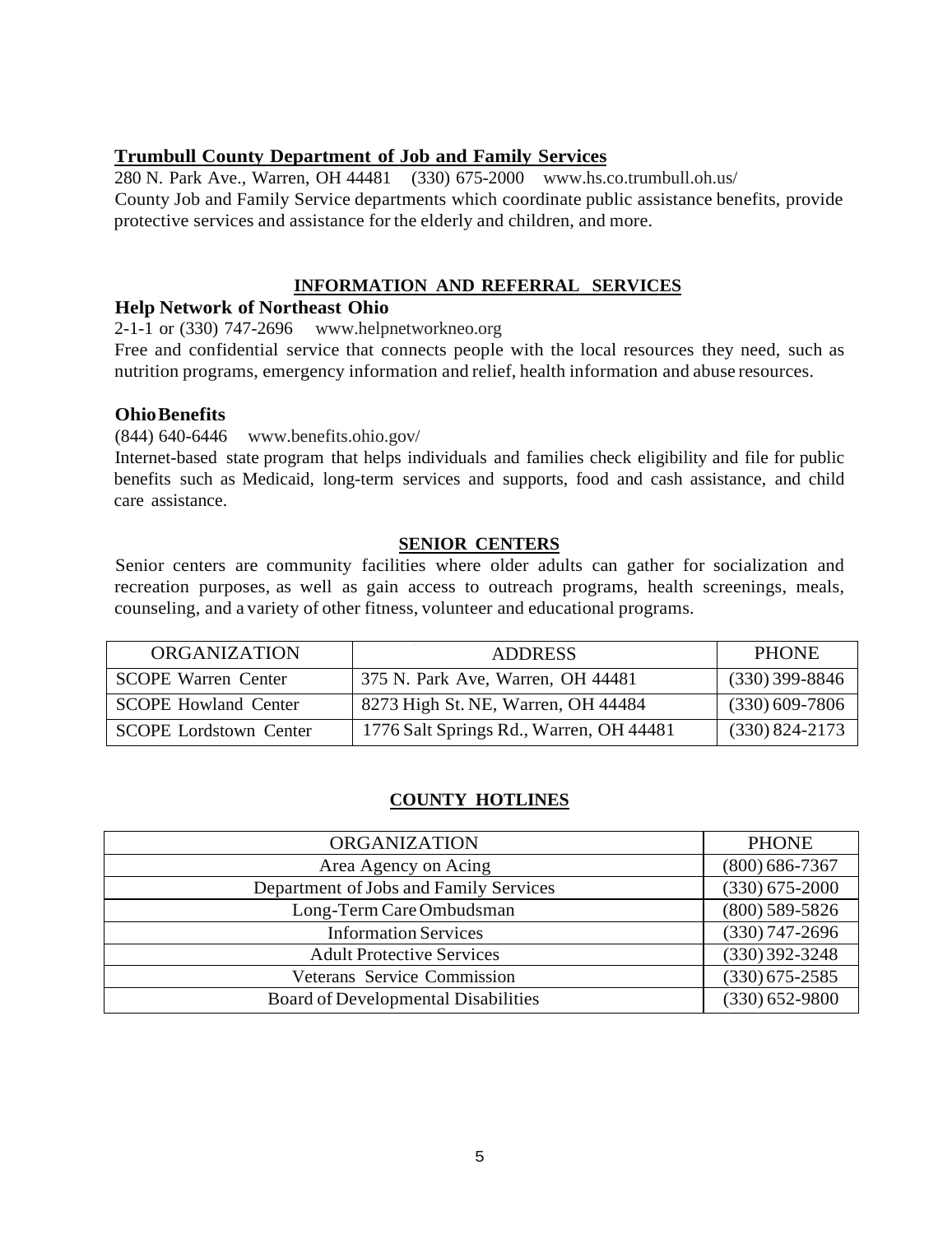# OHIO HOTLINES

| <b>ORGANIZATION</b>                                           | <b>PHONE</b>       |
|---------------------------------------------------------------|--------------------|
| <b>Alzheimer's Association Hotline</b>                        | $(800)$ 272-3900   |
| American Association of Retired Persons (AARP)                | $(866)$ 389-5653   |
| Americans with Disabilities Act (OH)                          | $(800)$ 232-6446   |
| Assistive Technology (T.R.A.IN.)                              | $(800) 784 - 3425$ |
| <b>Attorney General's Office</b>                              | $(614)466-4986$    |
| Ohio Medicaid Consumer Hotline                                | $(800)$ 324-8680   |
| Golden Buckeye Program                                        | $(800)$ 422-1976   |
| Hill-Burton Assistance Line (Free or reduced health care)     | $(800) 638 - 0742$ |
| Home Energy Assistance Program (HEAP)                         | $(800)$ 282-0880   |
| Legal (Pro-Senior) Hotline                                    | $(800)$ 488-6070   |
| Long-Term Care Complaints (Office of the State Long-Term Care | $(800)$ 282-1206   |
| Ombudsman)                                                    |                    |
| Ohio Senior Health Insurance Information Program (OSHIIP)     | $(800) 686 - 1578$ |
| Ohio Department of Health                                     | $(800)$ 342-0053   |
| Ohio Legislative Information                                  | $(800)$ 282-0253   |
| Ohio Relay Service                                            | $7 - 1 - 1$        |
| <b>Public Utilities Commission</b>                            | $(800)$ 282-0198   |
| <b>Utility Consumer Hotline</b>                               | $(800)$ 282-9448   |
| Worker's Compensation                                         | $(800) 644 - 6292$ |
| Department of Health Complaint Line                           | $(800)$ 342-9553   |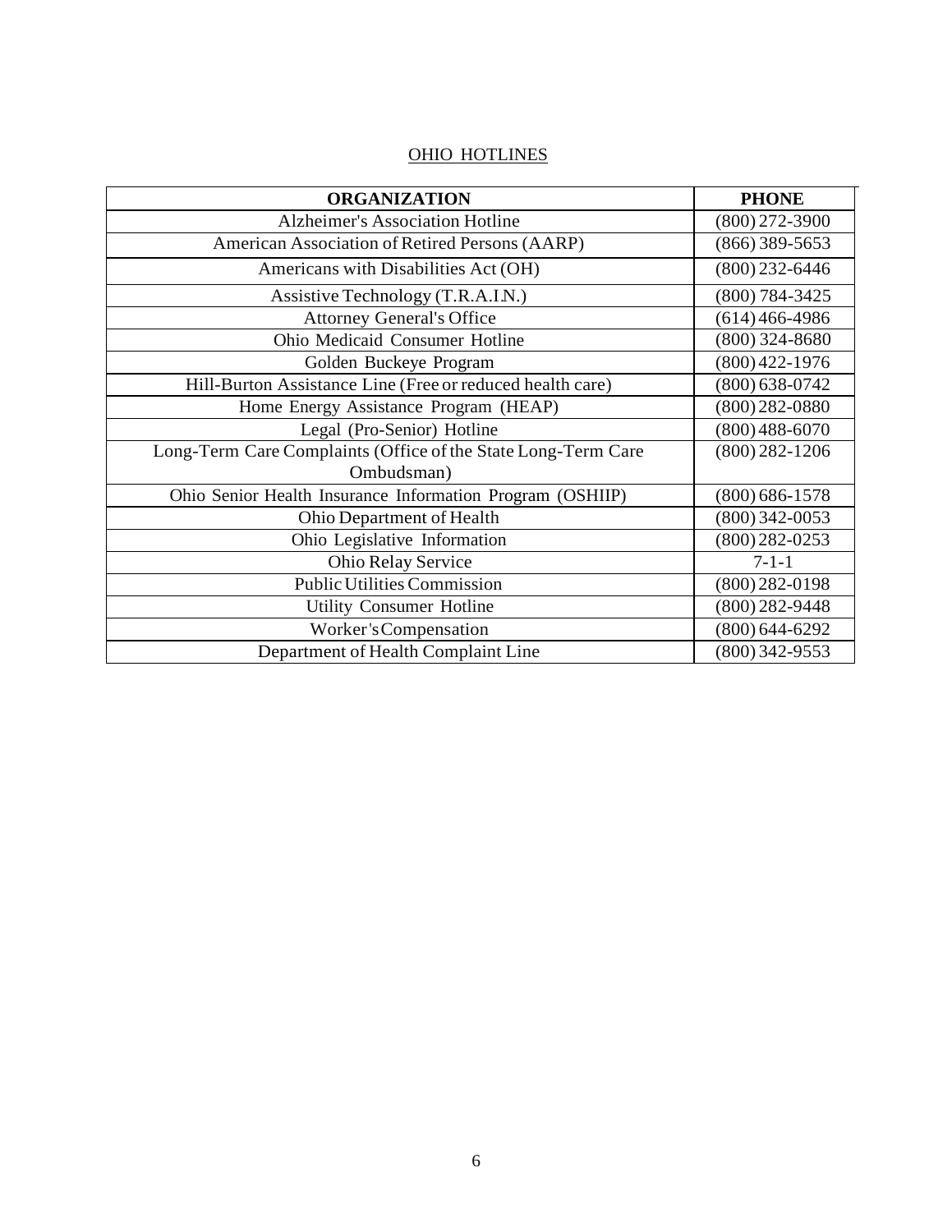#### **Adult Protective Services**

(855) 644-6277 [www.jfs.ohio.gov/ocf/aps.stm](http://www.jfs.ohio.gov/ocf/aps.stm)

Adult Protective Services (APS) is a program supervised by the Ohio Department of Jobs and Family Services designed to protect individuals over the age of 60 in danger of harm or abuse or who may be unable to protect themselves. Serves the community by offering and evaluating the need for protective services, as well as offering a 24/7 hotline.

Trumbull CountyAdult Protective Services 280 N. Park Ave., Warren, OH 44481 (330) 392-3248 [www.hs.co.trumbull.oh.us/j](http://www.hs.co.trumbull.oh.us/)fs\_ aps.html

#### **Long-Term Care Ombudsman Program**

*See Long-Term Care Ombudsman.* Advocates who investigate complaints o f abuse, neglect and exploitation in longterm care settings, including nursing homes and assisted living facilities.

# ELDER ABUSERESOURCES

## **Ohio Attorney General -Elder Justice Initiative** (800) 282-0515

www.ohioattorneygeneral.gov/Individualsand-Families/Seniors/Elder-Abuse

Legal division that works alongside law enforcement and the justice system to investigate cases of elder or dependent adult abuse and improve local capacities to serve and protect older adults.

Helping Ohio Protect and Empower Seniors(HOPES)

(800) 411-2267 [www.ohiohopes.org/](http://www.ohiohopes.org/)

Seeks to safeguard Ohio's seniors from abuse, neglect, fraud and exploitation through education on warning signs of abuse, federal laws and statutes, and more.

# **FINANCIAL ASSISTANCE**

# GENERAL RESOURCES

# **Ohio Attorney General - Consumer Protection Division**

# (800) 282-0515

[www.ohioattomeygeneral.gov/About-](http://www.ohioattomeygeneral.gov/About)

AG/Service-Divisions/Consumer-Protection Legal division dedicated to informing consumers and fighting predatory and criminal business practices through local and federal investigations.

# **Golden Buckeye Card Program**

(866) 301-6446

[www.aging.ohio.gov/GoldenBuckeye](http://www.aging.ohio.gov/GoldenBuckeye) Discount card available through the Department of Aging for those over 60 and some disabled older Americans. Can be used to obtain discounts at over 20,000 businesses statewide.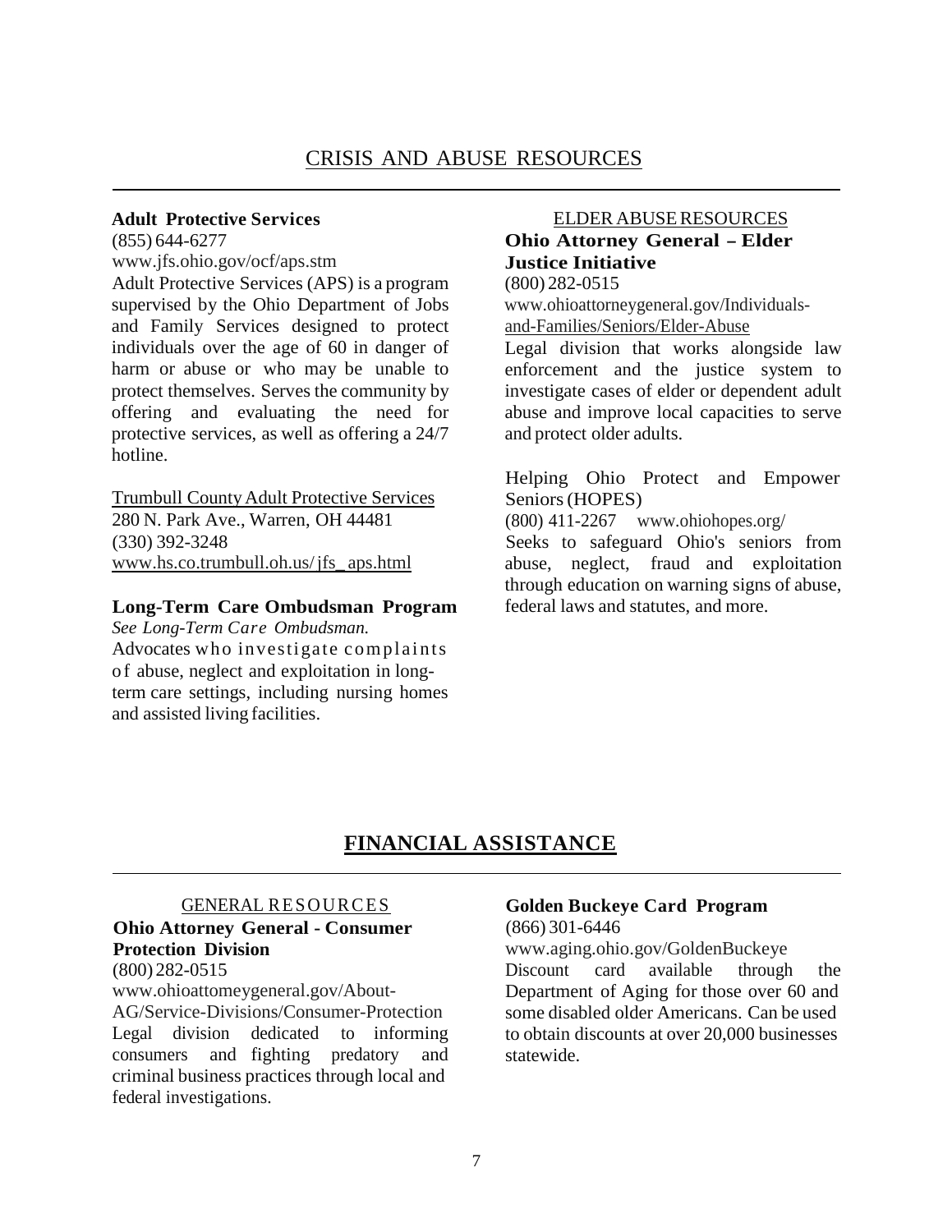#### **Supplemental Security Income**

(800) 772-1213 [www.ssa.gov/ssi](http://www.ssa.gov/ssi) Federal income supplement program funded designed to help the aged, blind, and disabled with little to no income.

## **Senior Community Service Employment Program**

(877) 872-5627 [www.doleta.gov/seniors](http://www.doleta.gov/seniors) Federal service program that provides community service and work-based job training and opportunities for low-income, unemployed olderAmericans.

# BILL AND UTILITY ASSISTANCE **Electric Partnership Program**

(800) 282-0880

[www.development.ohio.gov/is/is\\_](http://www.development.ohio.gov/is/is) epp.htm State-funded program that assists eligible persons with reducing their home electricity usage through in-home audits and installations of energy efficiency measures.

# **Home Energy Assistance Program (HEAP)**

(800) 282-0880

[www.development.ohio.gov/is/is\\_](http://www.development.ohio.gov/is/is) heap.htm Ohio Department of Development assistance program designed to help low-income Ohioans pay for gas and heating bills from November to March.

# **Percentage of Income Payment Plan (PIPP)**

(800) 282-0880

[www.development.ohio.gov/is/is\\_](http://www.development.ohio.gov/is/is)pipp.htm Extended payment arrangement that allows individuals who are at or below the poverty line by 150% to pay for just a percentage of their gas and electric bills.

# **Ohio Home Weatherization Assistance Program (HWAP)**

(800) 282-0880

[www.development.ohio.gov/is/is\\_](http://www.development.ohio.gov/is/is)hwap.htm Provides eligible Ohioans with assistance improving the energy efficiency of their homes and reducing energy costs.

# TAX ASSISTANCE

# **Ohio Department of Taxation**

(800) 282-1780 [www.tax.ohio.gov](http://www.tax.ohio.gov/) State tax department, which can assist older Americans with issues such as age-qualifying income tax exemptions or estate taxes.

#### **Internal Revenue Service -Tax Counseling for The Elderly Program** (800) 829-1040

[www.irs.gov/individuals/tax-counseling-for](http://www.irs.gov/individuals/tax-counseling-for)the-elderly

Offers a volunteer assistance hotline to provide free tax help to those 60 and above.

## **AARP Tax-Aide Program**

(888) 227-7699

[www.aarp.org/money/taxes/aarp\\_](http://www.aarp.org/money/taxes/aarp)taxaide/ Offers free tax assistance and guidance for individuals over 60.

## **Ohio Benefit Bank**

(800) 648-1176 www.ohiobenefits.org Assist with tax preparation and counseling for eligible low-income individuals.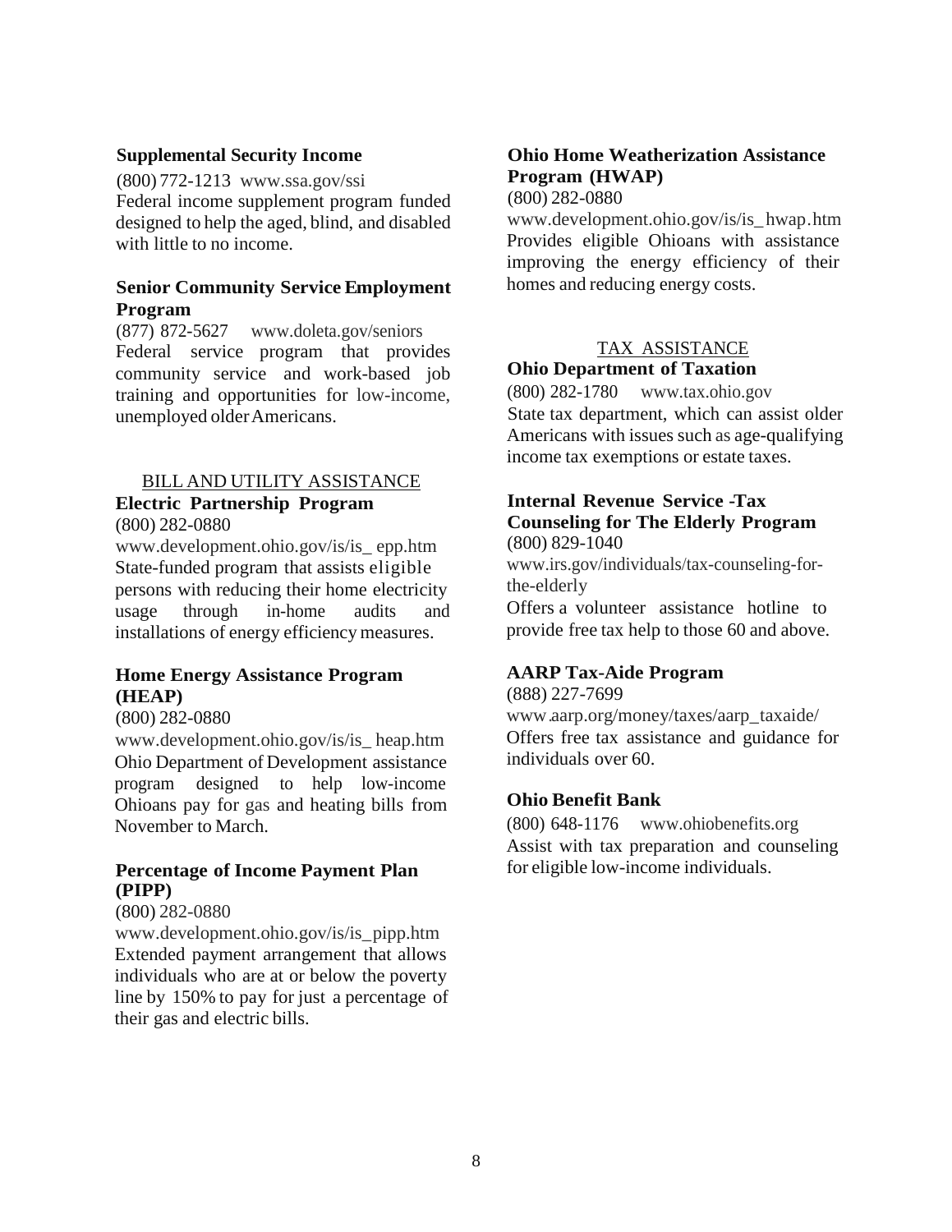## HOME AND COMMUNITY CARE **Area Agency onAging 11,Inc.**

*See Area Agency on Aging.*

Local AAAs work to bridge the gap between older adults living independently and living in a nursing home, providing a cost-effective option for long-term care. Information on athome services such as home repair, homemaker services, and shopping assistance is available through your AAA. AAAs can also help identify and coordinate in-home care plans, such as:

 $\rightarrow$  Home Care Waiver: Provides inhomecareforeligibleMedicaid enrollees under 60 with significant mental health and disabilityneeds.

→ PASSPORT: Medicaid program that helps adults over 60 in need of skilled or intermediate level of care receive assistance and support in their homes. **→** Assisted Living Waiver: Long-term care option for adults 21 and over in need of intensive, personal support services. **→ Specialized Recovery Services: Assists** people age 21 and older with mental health conditions with assessments and service planning, referrals for group support, and finding and maintaining employment.

 $\rightarrow$  Helping Ohioans Move, Expanding Choice (HOME Choice): Transition program that helps persons with disabilities move from a long-term care facility into home and community-based settings.

## HOUSING **Ohio Housing Finance Agency (OHFA)**

(614) 466-7970 [www.ohiohome.org/](http://www.ohiohome.org/) Offers a range of resources to help lowincome, first-time buyers, renters and senior Ohioans find quality and affordable housing options.

# **Ohio Housing Locator**

www.ohiohousinglocator.org

Support service that makes available information on immediate or long-term housing options, rental assistance, tenants' rights and home buying information, and other housing resources.

# **Long-Term Care Consumer Guide**

[www.ltc.ohio.gov/](http://www.ltc.ohio.gov/)

Department of Aging guide designed to help individuals and their families navigate and compare long-term care options for loved ones, report issues with care providers, and locatehousing.

# **U.S.Housing and Urban Development Agency**

(800) 669-9777 [www.hud.gov/](http://www.hud.gov/)

Federal department dedicated to resolving home and economic inequality, including an information service and complaint intake line.

#### **Residential State Supplement Program** (614) 752-9316

[www.aging.ohio.gov/services/residentialstat](http://www.aging.ohio.gov/services/residentialstat) esupplement/

State supplementation program which provides financial assistance to adults with disabilities to help with accommodations, supervision, and personal care services in eligible living arrangements.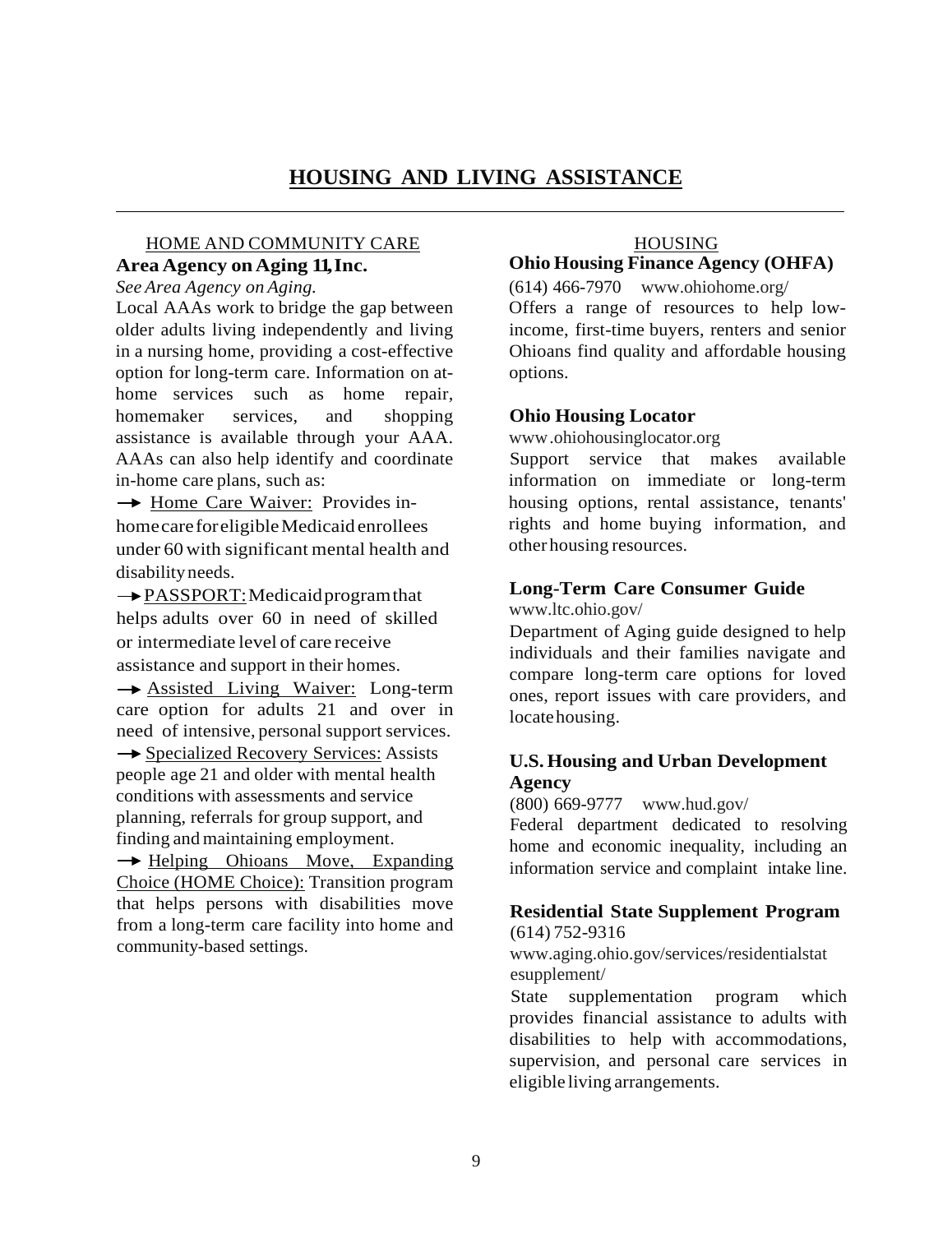#### **NUTRITION**

#### **Area Agency on Aging 11,Inc.**

*See Area Agencies on Aging.*

Contact your local AAA for assistance locating senior dining sites, grocery and shopping assistance, and home-delivered meals.

Senior Farmer's Market Nutrition Program: Offerslow-income seniors over 60 \$50worth of coupons towards fresh local produce and goods at participating farmers markets and

#### **Trumbull County Department of Job and FamilyServices**

*See County Job and Family Services.* Coordinates Supplemental Nutrition Assistance Program (SNAP) benefits, which provides nutrition assistance to qualifying low-income individuals and families.

#### TRANSPORTATION

# **AreaAgency onAging 11,Inc.**

*See Area Agencies on Aging.*

Contact your local AAA for information regarding curb-to-curb transportation, hometo-door service and transportation to congregate meal sites and senior centers in the local area.

## **Trumbull County Department of Job and FamilyServices**

*See County Job and Family Services.* Can provide transportation to and from medical appointments for qualifying Medicaid enrollees.

# **LEGAL AND ADVOCACY**

#### LEGAL RESOURCES

#### **Pro Seniors, Inc.**

farmstands.

7162 Reading Rd., Cincinnati, OH 45237 (800) 998-9454 [www.proseniors.org](http://www.proseniors.org/) Attorney service that offers free legal consultations and advice to seniors in Ohio of 60 years of age and older.

# **LASPD (Legal Advocates for Seniors and People with Disabilities)**

(866) 785-3328

[www.mylegaladvocates.org](http://www.mylegaladvocates.org/)

Coalition of lawyers working to assist seniors and people with disabilities with legal challenges like debt collection and social security disability at a low cost.

#### **Ohio Legal Assistance Foundation**

10W. Broad St., Columbus, OH 43215 (614) 715-8560 [www.olaf.org](http://www.olaf.org/) Statewide organization dedicated to making legal aid available for all low-income Ohioans.

#### **Disability Rights Ohio**

#### (800) 282-9181

[www.disabilitvrightsohio.org](http://www.disabilitvrightsohio.org/)

Federally and state-designed system working to connect protection, advocacy, and client assistance services for people with disabilities in the state.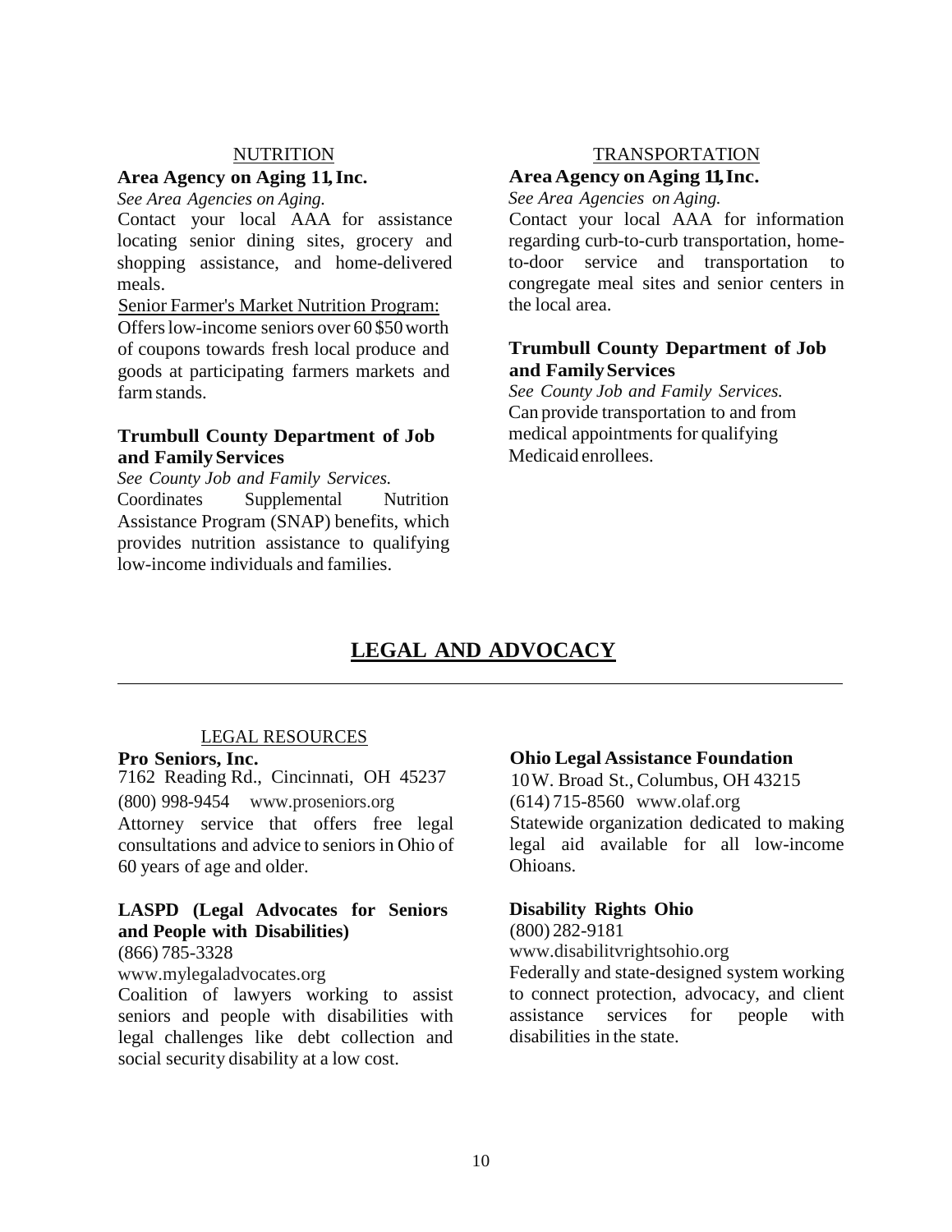#### OHIO ADVOCACY RESOURCES

# **Long-Term CareOmbudsman Program**

*See Long-Term Care Ombudsman.* Advocates for excellence in long-term services and supports wherever consumers live, including nursing homes, assisted living facilities, adult care facilities and in private residences.

#### **Ohio Association of Area Agencies on Aging**

88 E. Broad St., Columbus, OH 43215 (614) 481-3511

[www.ohioaging.org/index.](http://www.ohioaging.org/index)html

Statewide nonprofit agency that connects services and advocates for the network of local offices, working to provide a wide range of services for the elderly.

#### **Ohio Council for Home Care and Hospice**

(614) 885-0434 [www.ochch.org](http://www.ochch.org/)

Ohio trade association representing the interests of home care and hospice facilities in the state.

## **Ohio Health Care Association**

(614) 436-4154 [www.ohca.org](http://www.ohca.org/)

Represents Ohio nursing care facilities, assisted living communities, and care providers of individuals with developmental disabilities.

# **OhioHospice &Palliative Care Organization**

#### (614) 763-0036

[www.caregiver.org/ohio-hospice-and-](http://www.caregiver.org/ohio-hospice-and)

palliative-care-organization-ohpco

Works to distribute information about endof-life care, including programs for individuals with advanced or terminal illnesses.

#### **AARP Ohio**

(614) 224-9800 [www.aarp.org](http://www.aarp.org/) Prominent advocate for the elderly, whose efforts include lobbying and providing resources and discounts to those over 65.

# **MEDICAL AND HEALTHCARE**

#### GENERAL RESOURCES

## **Trumbull County Department of Job and Family Services**

*See County Job and Family Services.* Assists with applications for Medicaid benefits, as well as the integration of federal Medicaid programs, supports and services throughout Ohio.

#### **Ohio Association of Free Clinics**

(614) 221-6494 [www.ohiofreeclinics.org](http://www.ohiofreeclinics.org/) Organization that supports free clinics statewide and provides referrals to health clinics in the local area.

#### **Ohio Senior Health Insurance Information Program (OSHIIP)** (800) 686-1578

www.insurance.ohio.gov/Consumer/Pages/C onsumerTab2.aspx

Department of Medicaid program offering consumer education about health plans and one-on-one counseling, and interpretation of health care bills and insurance claims for seniors.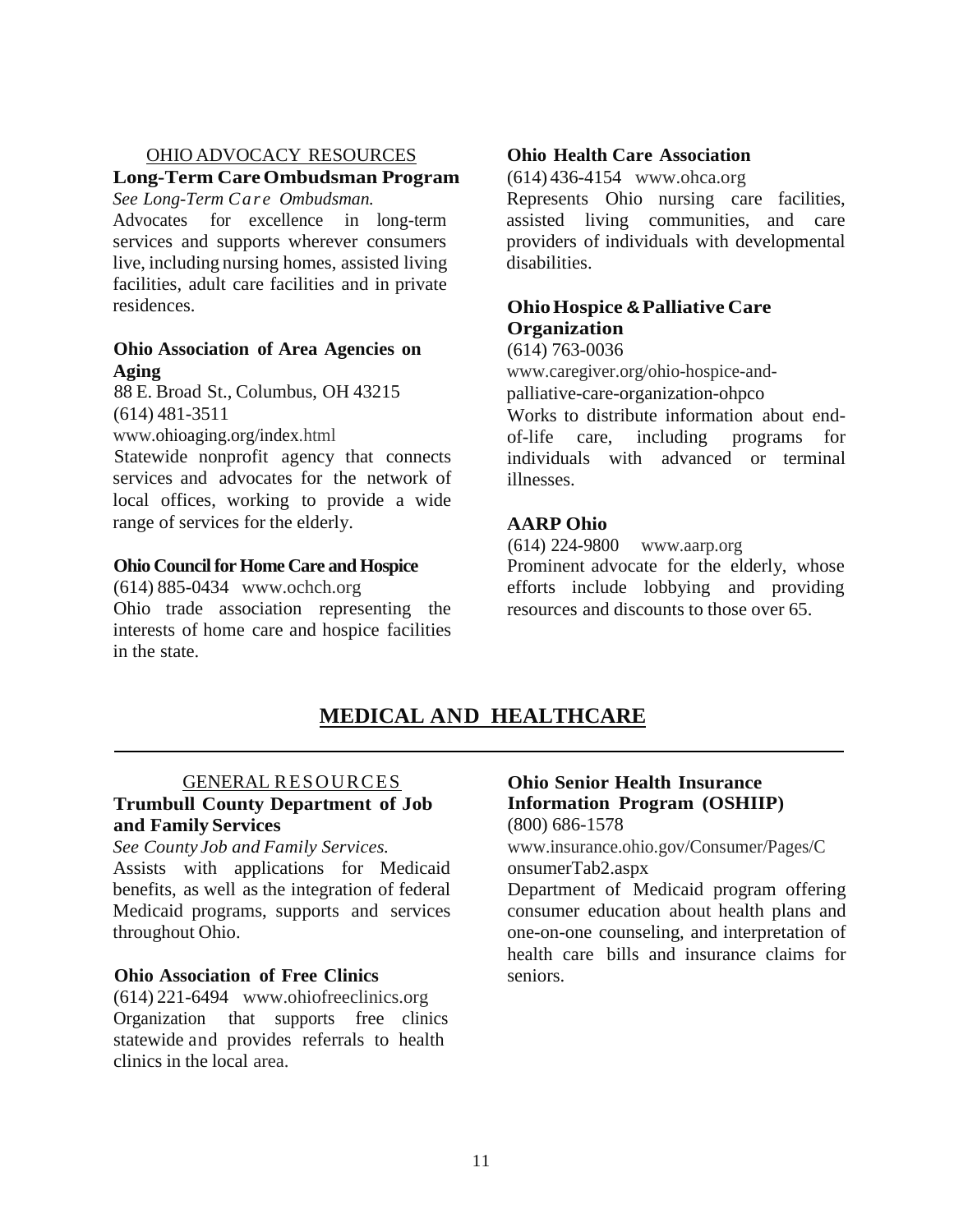#### **OhioT.R.A.I.N.**

(800) 784-3425 [www.oh.train.org](http://www.oh.train.org/) State-funded information service that lists and describes essential medical equipment available for purchase, as well asinformation about items.

#### **Ohio Department of Health**

246 N. High St., Columbus, OH 43215 (800) 899-7127 [www.odh.ohio.gov/](http://www.odh.ohio.gov/) State department dedicated to improving public health, health policy and health care delivery systems.

## DISABILITIES RESOURCES **Area Agency onAging 11,Inc.**

*See Area Agencies onAging.* Aging and Disability Resource Center (ADRC):

Call center that provides information to older adults, people with disabilities, caregivers and professionals.

# **Trumbull County Board of Developmental Disabilities**

45 North Rd., Niles OH 44446

(330) 652-9800 [www.fairhavenpgm.com/](http://www.fairhavenpgm.com/) Local advocacy group who aims to invigorate people with disabilities by helping them create, develop and fund opportunities and activities in their community.

#### **Ohio Relay Service**

7-1-1 www.ohiorelay.com

Telephone service that allows persons with hearing or speech disabilities to place and receive telephone calls.

## **Opportunities for Ohioans With Disabilities(OOD)**

(800) 282-4536 [www.ood.ohio.g](http://www.ood.ohio/)ov State agency working to advance community participation for Ohioans with disabilities through opportunities for employment and independence.

#### WELLNESS PROGRAMS

#### **Area Agency on Aging 11,Inc.**

*See Area Agencies onAging.*

→ Healthy U: Workshops aimed at teaching individuals with diabetes and other ongoing diseases how to stay active, make healthy choices and manage chronic conditionsso to achieve the highest possible quality of life.

 $\rightarrow$  Diabetes Empowerment Education Program (DEEP): Diabetes self-management workshop that gives hands-on, real-world help to those learning to manage diabetes.

A Matter of Balance: Community-based workshops that focus on practical strategies to reduce the fear of falling and increase activity levels. Work to set realistic goals, change their environment to reduce risk factors, and exercise to increase strength and balance.

 Self-Management Programs: Workshops that work to train seniors and older adults to gain control of their health, through teaching goal setting and stress management, as well as meal planning, healthy eating, and more.